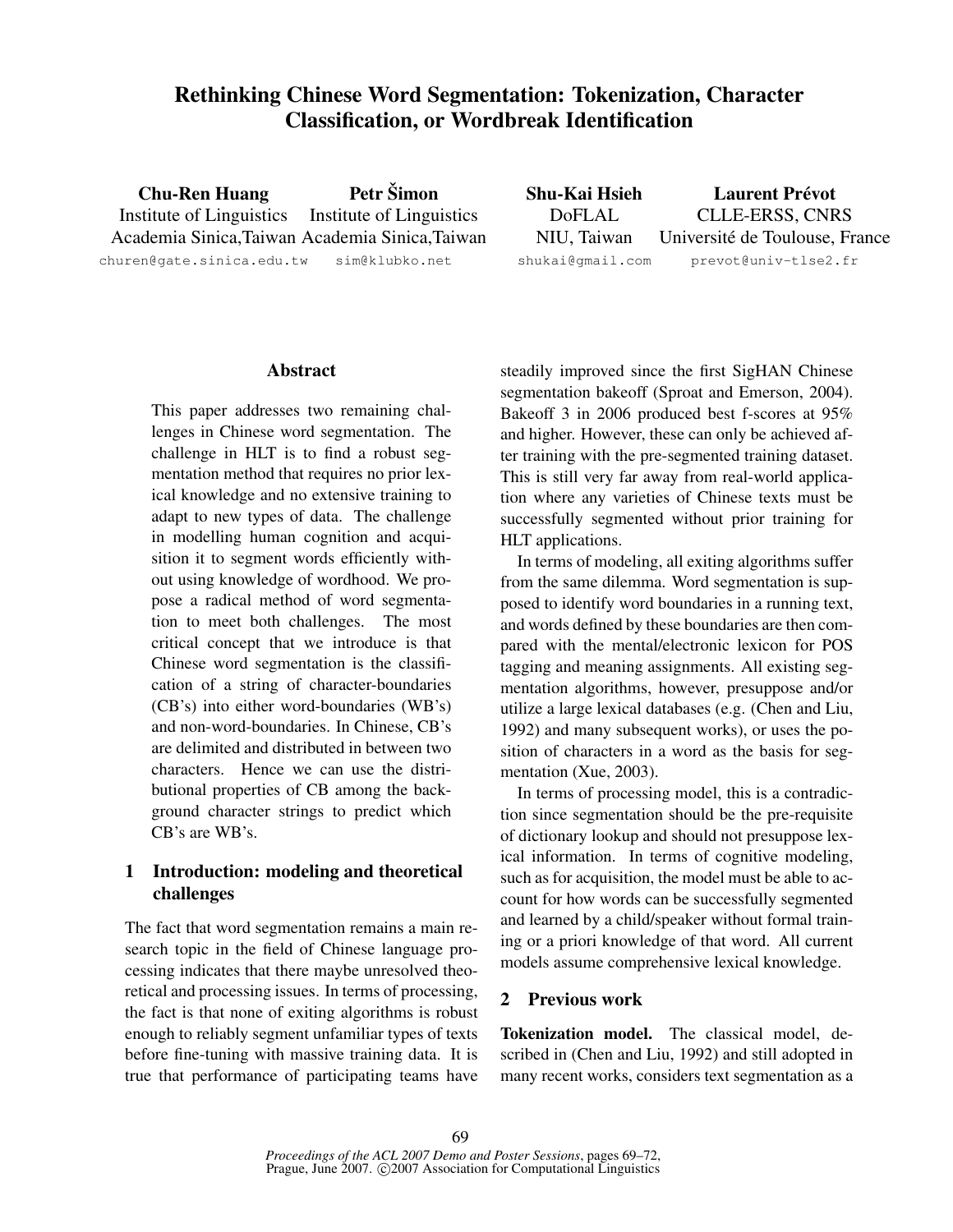tokenization. Segmentation is typically divided into two stages: dictionary lookup and out of vocabulary (OOV) word identification. This approach requires comparing and matching tens of thousands of dictionary entries in addition to guessing thousands of OOV words. That is, this is a  $10^4x10^4$  scale mapping problem with unavoidable data sparseness.

More precisely the task consist in finding all sequences of characters  $C_i, \ldots, C_n$  such that  $[C_i, \ldots, C_n]$  either matches an entry in the lexicon or is guessed to be so by an unknown word resolution algorithm. One typical kind of the complexity this model faces is the overlapping ambiguity where e.g. a string  $[C_i - 1, Ci, Ci + 1]$  contains multiple substrings, such as  $[C_i - 1, Ci_j]$  and  $[C_i, Ci + 1]$ , which are entries in the dictionary. The degree of such ambiguities is estimated to fall between 5% to 20% (Chiang et al., 1996; Meng and Ip, 1999).

## 2.1 Character classification model

A popular recent innovation addresses the scale and sparseness problem by modeling segmentation as character classification (Xue, 2003; Gao et al., 2004). This approach observes that by classifying characters as word-initial, word-final, penultimate, etc., word segmentation can be reduced to a simple classification problem which involves about 6,000 characters and around 10 positional classes. Hence the complexity is reduced and the data sparseness problem resolved. It is not surprising then that the character classification approach consistently yields better results than the tokenization approach. This approach, however, still leaves two fundamental questions unanswered. In terms of modeling, using character classification to predict segmentation not only increases the complexity but also necessarily creates a lower ceiling of performance In terms of language use, actual distribution of characters is affected by various factors involving linguistic variation, such as topic, genre, region, etc. Hence the robustness of the character classification approach is restricted.

The character classification model typically classifies all characters present in a string into at least three classes: word Initial, Middle or Final positions, with possible additional classification for word-middle characters. Word boundaries are inferred based on the character classes of 'Initial' or 'Final'.

This method typically yields better result than the tokenization model. For instance, Huang and Zhao (2006) claims to have a f-score of around 97% for various SIGHAN bakeoff tasks.

## 3 A radical model

We propose a radical model that returns to the core issue of word segmentation in Chinese. Crucially, we no longer pre-suppose any lexical knowledge. Any unsegmented text is viewed as a string of character-breaks (CB's) which are evenly distributed and delimited by characters. The characters are not considered as components of words, instead, they are contextual background providing information about the likelihood of whether each CB is also a wordbreak (WB). In other words, we model Chinese word segmentation as wordbreak (WB) identification which takes all CB's as candidates and returns a subset which also serves as wordbreaks. More crucially, this model can be trained efficiently with a small corpus marked with wordbreaks and does not require any lexical database.

## 3.1 General idea

Any Chinese text is envisioned as sequence of characters and character-boundaries  $CB_0C1CB_1C_2 \ldots CB_{i-1}C_iCB_i \ldots CB_{n-1}C_nCB_n$  The segmentation task is reduced to finding all CBs which are also wordbreaks  $WB$ .

### 3.2 Modeling character-based information

Since CBs are all the same and do not carry any information, we have to rely on their distribution among different characters to obtain useful information for modeling. In a segmented corpus, each WB can be differentiated from a non-WB CB by the character string before and after it. We can assume a reduced model where either one character immediately before and after a CB is considered or two characters (bigram). These options correspond to consider (i) only word-initial and word-final positions (hereafter the 2-CB-model or 2CBM) or (ii) to add second and penultimate positions (hereafter the 4-CB-model or 4CBM). All these positions are wellattested as morphologically significant.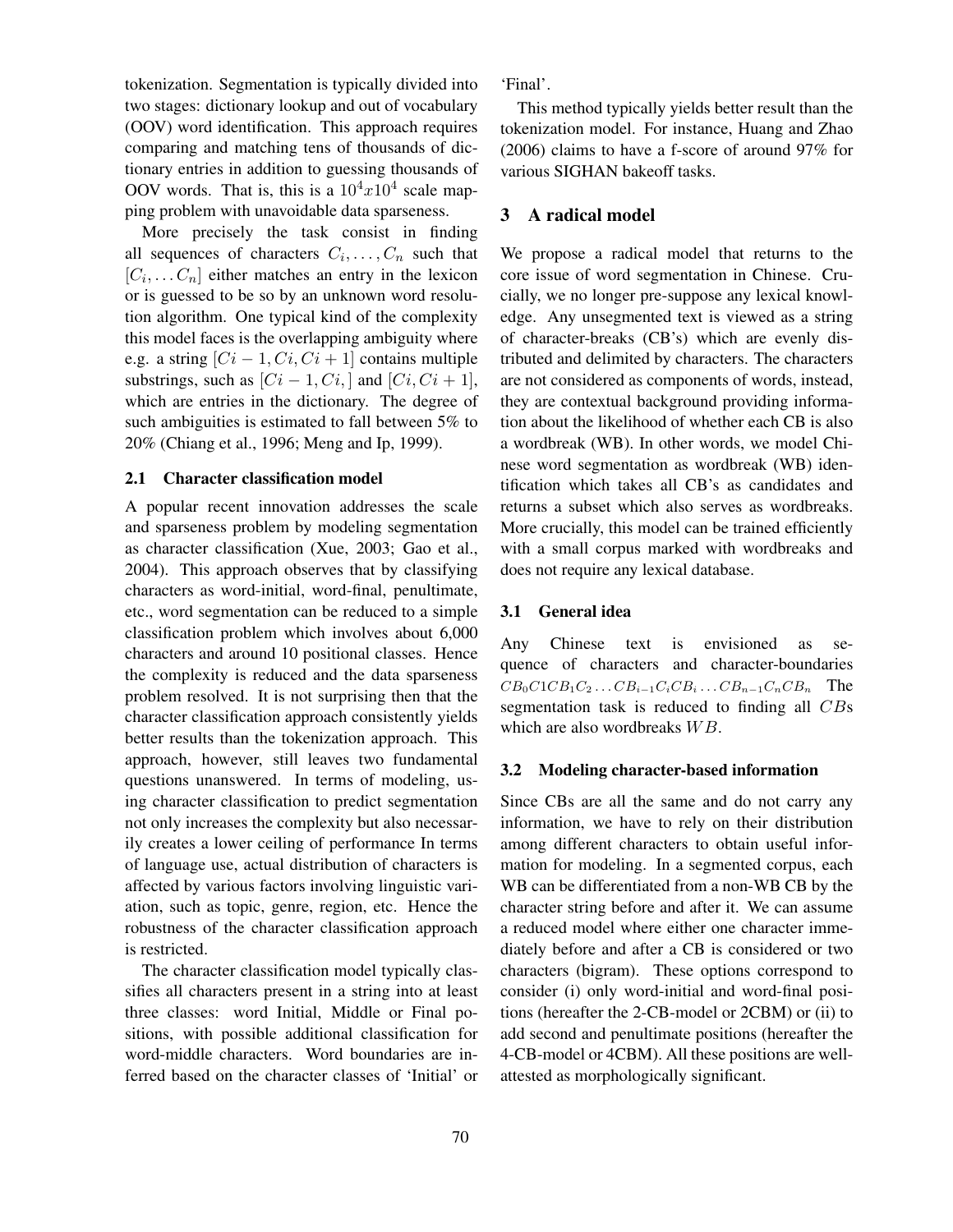#### 3.3 The nature of segmentation

It is important to note that in this approaches, although characters are recognized, unlike (Xue, 2003) and Huang et al. (2006), charactes simply are in the background. That is, they are the necessary delimiter, which allows us to look at the string of CB's and obtaining distributional information of them.

### 4 Implementation and experiments

In this section we slightly change our notation to allow for more precise explanation. As noted before, Chinese text can be formalized as a sequence of characters and intervals as illustrated in we call this representation an *interval form*.

 $c_1I_1c_2I_2\ldots c_{n-1}I_{n-1}c_n.$ 

In such a representation, each interval  $I_k$  is either classified as a plain character boundary  $(CB)$  or as a word boundary  $(W B)$ .

We represent the neighborhood of the character  $c_i$  as  $(c_{i-2}, I_{i-2}, c_{i-1}, I_{i-1}, c_i, I_i, c_{i+1}, I_{i+1})$ , which we can be simplified as  $(I_{-2}, I_{-1}, c_i, I_{+1}, I_{+2})$  by removing all the neighboring characters and retaining only the intervals.

## 4.1 Data collection models

This section makes use of the notation introduced above for presenting several models accounting for character-interval class co-occurrence.

Word based model. In this model, statistical data about word boundary frequencies for each character is retrieved word-wise. For example, in the case of a monosyllabic word only two word boundaries are considered: one before and one after the character that constitutes the monosyllabic word in question.

The method consists in mapping all the Chinese characters available in the training corpus to a vector of word boundary frequencies. These frequencies are normalized by the total frequency of the character in a corpus and thus represent probability of a word boundary occurring at a specified position with regard to the character.

Let us consider for example, a tri-syllabic word  $W = c_1c_2c_3$ , that can be rewritten as the following interval form as  $W^I = I_{-1}^B c_1 I_1^N c_2 I_2^N c_3 I_3^B$ .

In this interval form, each interval  $I_k$  is marked as word boundary  $B$  or  $N$  for intervals within words. When we consider a particular character  $c_1$  in  $W$ , there is a word boundary at index  $-1$  and 3. We store this information in a mapping  $c_1 = \{-1: 1, 3: 1\}.$ For each occurrence of this character in the corpus, we modify the character vector accordingly, each WB corresponding to an increment of the relevant position in the vector. Every character in every word of the corpus in processed in a similar way.

Obviously, each character yields only information about positions of word boundaries of a word this particular character belongs to. This means that the index  $I_{-1}$  and  $I_3$  are not necessarily incremented everytime (e.g. for monosyllabic and bi-syllabic words)

Sliding window model. This model does not operate on words, but within a window of a give size  $(span)$  sliding through the corpus. We have experimented this method with a window of size 4. Let us consider a string,  $s = "c_1c_2c_3c_4"$  which is not necessarily a word and is rewritten into an interval form as  $s^I = "c_1 I_1 c_2 I_2 c_3 I_3 c_4 I_4".$  We store the co-occurrence character/word boundaries information in a fixed size (span) vector.

For example, we collect the information for character  $c_3$  and thus arrive at a vector  $c_3$  =  $(I_1, I_2, I_3, I_4)$ , where 1 is incremented at the respective position  $ifI_k = WB$ , zero otherwise.

This model provides slightly different information that the previous one. For example, if a sequence of four characters is segmented as  $c_1 I_1^N c_2 I_2^B c_3 I_3^B c_4 I_4^B$  (a sequence of one bi-syllabic and two monosyllabic words), for  $c_3$  we would also get probability of  $I_4$ , i.e. an interval with index  $+2$ . In other words, this model enables to learn  $WB$ probability across words.

#### 4.2 Training corpus

In the next step, we convert our training corpus into a corpus of interval vectors of specified dimension. Let's assume we are using dimension  $span = 4$ . Each value in such a vector represents the probability of this interval to be a word boundary. This probability is assigned by character for each position with regard to the interval. For example, we have segmented corpus  $C = c_1 I_1 c_2 I_2 \dots c_{n-1} I_{n-1} c_n$ , where each  $I_k$  is labeled as  $B$  for word boundary or N for non-boundary.